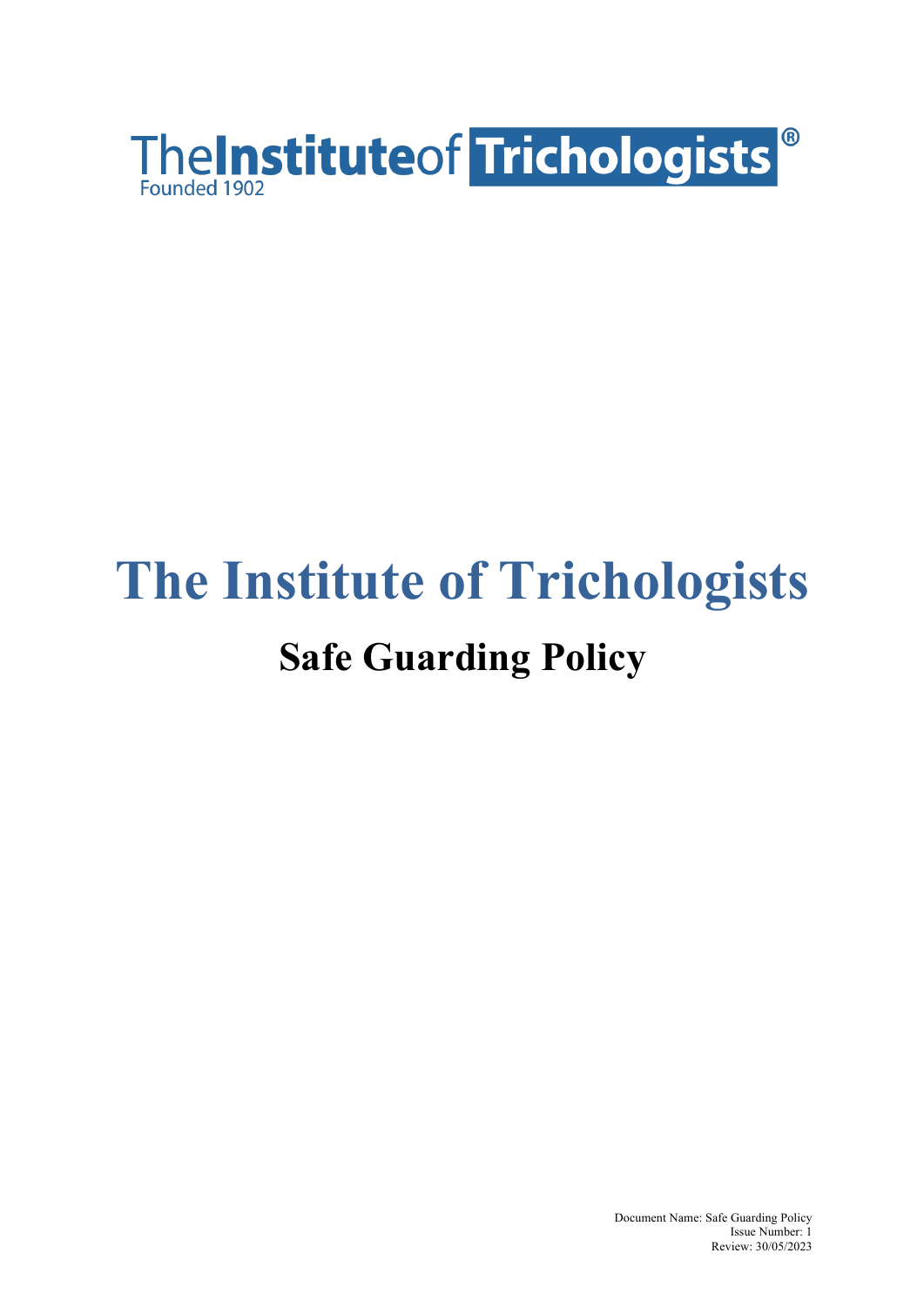# The Institute of Trichologists<sup>®</sup>

### **Table of Contents**

| 1.  |  |  |  |
|-----|--|--|--|
| 1.1 |  |  |  |
| 2.  |  |  |  |
| 3.  |  |  |  |
| 4.  |  |  |  |
| 5.  |  |  |  |
| 5.1 |  |  |  |
| 5.2 |  |  |  |
| 5.3 |  |  |  |
| 6.  |  |  |  |
| 7.  |  |  |  |
| 7.1 |  |  |  |
| 7.2 |  |  |  |
| 8.  |  |  |  |
|     |  |  |  |
|     |  |  |  |
|     |  |  |  |
|     |  |  |  |
|     |  |  |  |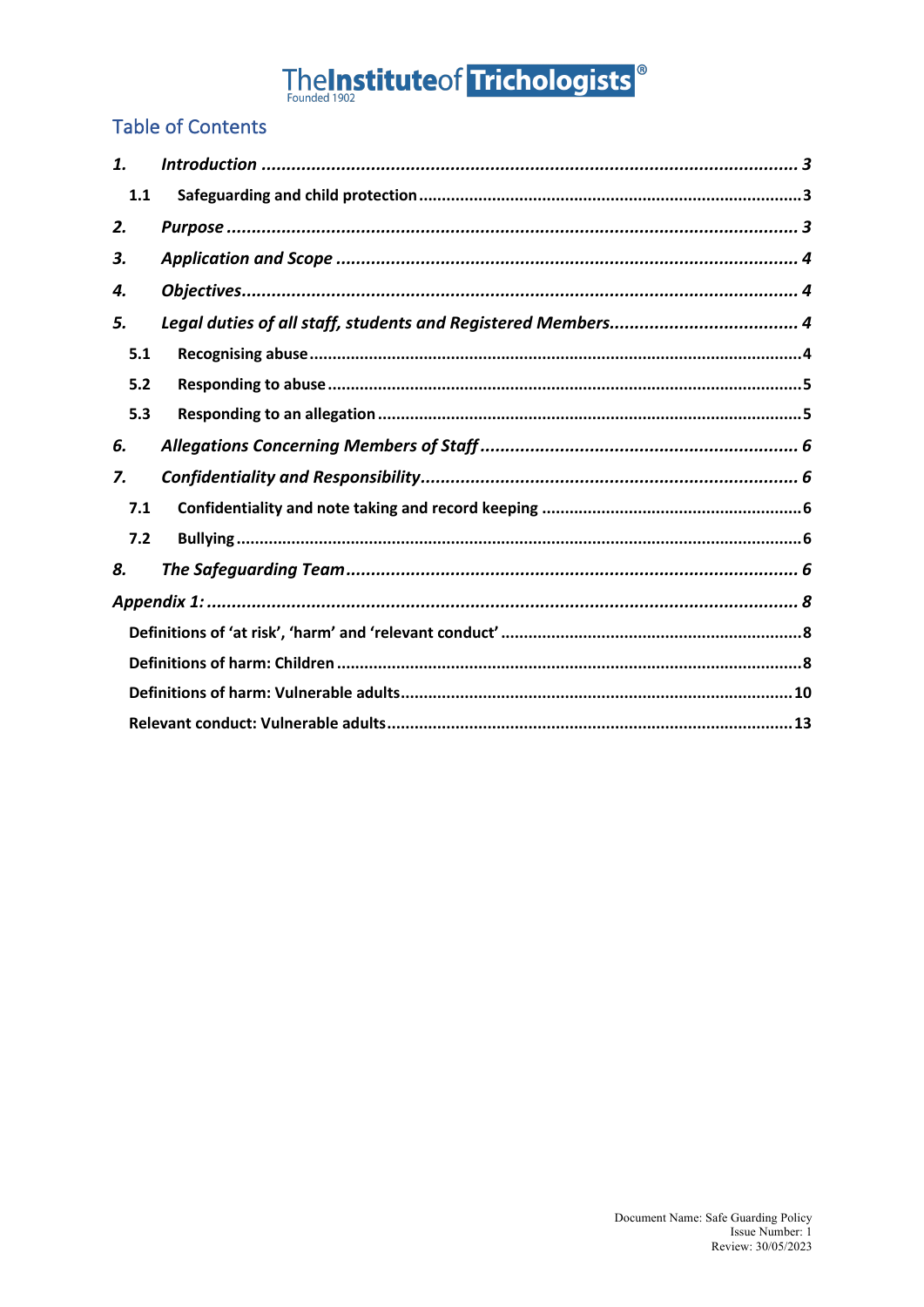### **1. Introduction**

This policy sets out the detailed procedures that all staff, students and registered members should follow to ensure the safeguarding of children, young people and adults at risk of harm or abuse.

This policy relates to The Institute of Trichologists (IOT) (we, us, our etc.) and The Trichologists Educational and Hospital Trust (TEHT).

The policy describes the definitions of abuse for both children and adults; it sets out how board directors, trustees, staff, members and students should report such abuse. This policy applies to board directors, trustees, staff, members and students of all the following entities:

- Institute of Trichologists
- The Trichologists Educational and Hospital Trust

*The Institute of Trichologists is referred to as the IOT throughout this policy. The Trichologists Educational and Hospital Trust is referred to as TEHT throughout this policy.*

#### **1.1 Safeguarding and child protection**

Safeguarding is a term used to denote measures to protect the health, well-being and human rights of individuals, which allow people — especially children, young people and vulnerable adults — to live free from abuse, harm and neglect.

Abuse happens to people of both sexes, at all ages and in all cultures, religions and social classes, and to people with and without disabilities.

All children and young people under the age of 18 are covered by the Children Acts of 1989 and 2004 and the Education Act of 2002 in relation to child protection. All groups are covered by the Safeguarding Vulnerable Groups Act 2006.

An adult at risk refers to any person over the age of 18 who, amongst other indicators:

- is or may be in need of community care services by reason of mental or other disability, age or illness.
- is or may be unable to take care of himself or herself.
- is or may be unable to protect himself or herself against significant harm\* or serious exploitation.

\* Significant harm covers the four categories of harm (i.e. physical, sexual, emotional and neglect), but also includes serious financial or material exploitation.

An adult at risk is defined by the Care Act 2014 as: any individual who has need for care and support and is experiencing, or at risk of, abuse and neglect and is unable to protect themselves from either that risk or the experience of abuse and neglect.

### **2. Purpose**

This policy sets out the key principles that all board directors, trustees, staff, members and students associated with The Institute of Trichologists should be complying with in their safeguarding of children, young people and adults at risk of harm or abuse.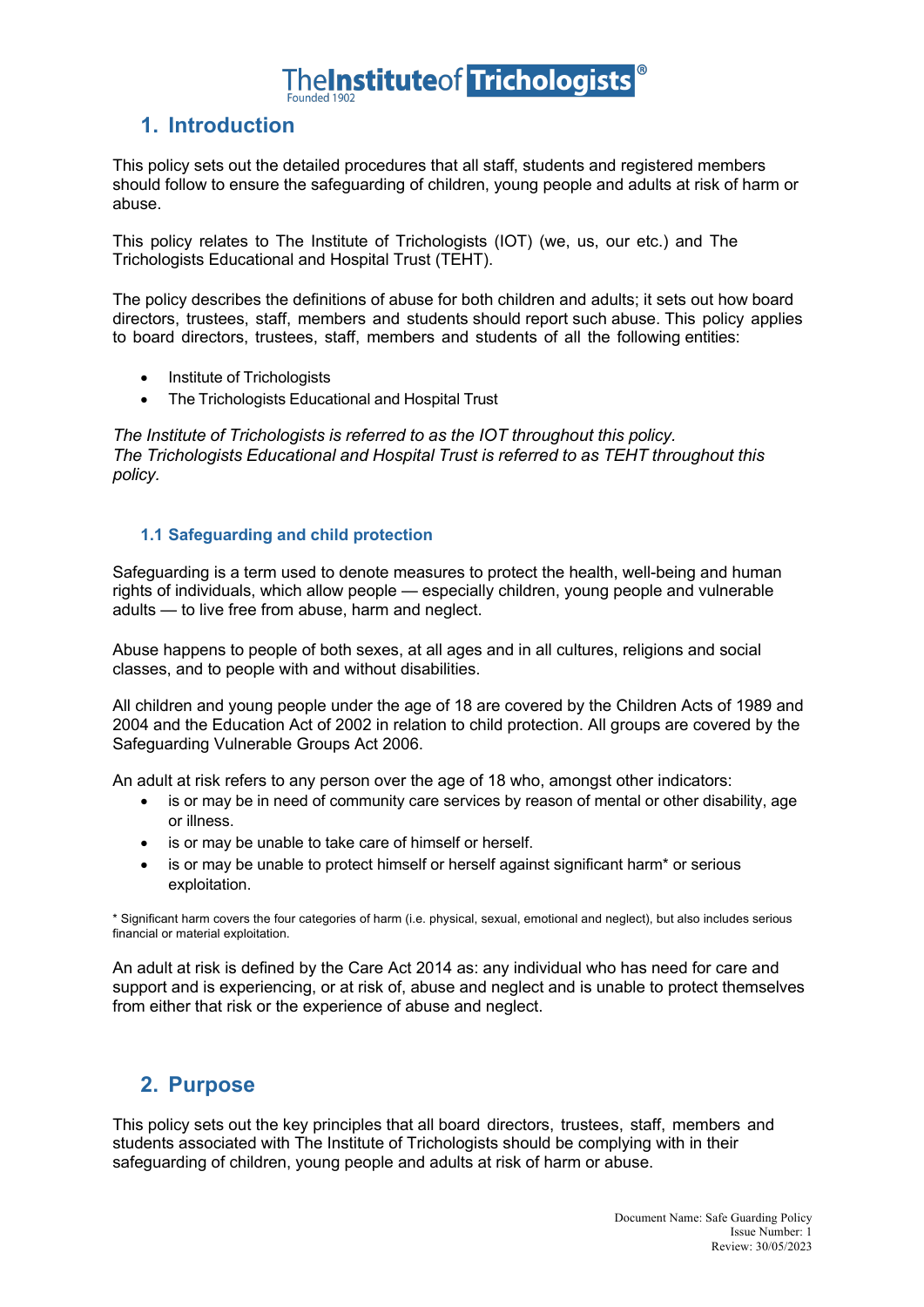## **nelnstitute of Trichologists**

## **3. Application and Scope**

This policy applies to all board directors, trustees, staff, members and students associated with The Institute of Trichologists, including secondees into and out of the organisation, volunteers and Patient and Public Voice (PPV) partners, students, honorary appointees, trainees, contractors, and temporary workers, including those working on a self-employed or agency contract.

Appendix 1 gives detailed definitions of 'at risk', 'harm' and 'abuse'.

### **4. Objectives**

In developing this policy, The Institute of Trichologists recognise that safeguarding children, young people and adults at risk is a shared responsibility, with the need for effective joint working between statutory and non-statutory agencies, and professionals with different roles and expertise. In order to achieve effective joint working, there must be constructive relationships at all levels, with:

- strong executive lead at Board level for The IOT in respect of its statutory duties, and all Board members being accountable for safeguarding children, young people and adults at risk of harm or abuse
- clear lines of accountability for safeguarding within The IOT
- staff, member and student training and continuing professional development, so that staff are competent to undertake their roles and responsibilities, and understand those of other professionals and organisations in relation to safeguarding children and adults at risk
- safe working practices, including recruitment, vetting and barring procedures
- effective interagency working, including effective information sharing
- provision of support, supervision and mentorship to safeguarding leads within The IOT

### **5. Legal duties of all staff, students and Registered Members**

It is important that all young people and adults are protected from "significant harm". All complaints, allegations or suspicions must be taken seriously and acted upon promptly. All practitioners who work with children and adults have a duty under law to report any concerns they may have about a child or adult.

The procedures set out below must be followed whenever an allegation is made that a child, young person or adult has been abused or when there is reasonable cause to believe that abuse has taken place.

#### **5.1 Recognising abuse**

Indications that a young person or adult is at risk and may be experiencing abuse include the following:

- 1. They appear frightened of parent/s/peers/adults.
- 2. They may display unexplained or suspicious injuries such as bruising, cuts or burns, particularly if situated on a part of the body not normally prone to such injuries.
- 3. They may have an injury for which the explanation seems inconsistent.
- 4. They may demonstrate inexplicable changes in behaviour.
- 5. They may demonstrate inappropriate sexual awareness.
- 6. They may engage in sexually explicit behaviour.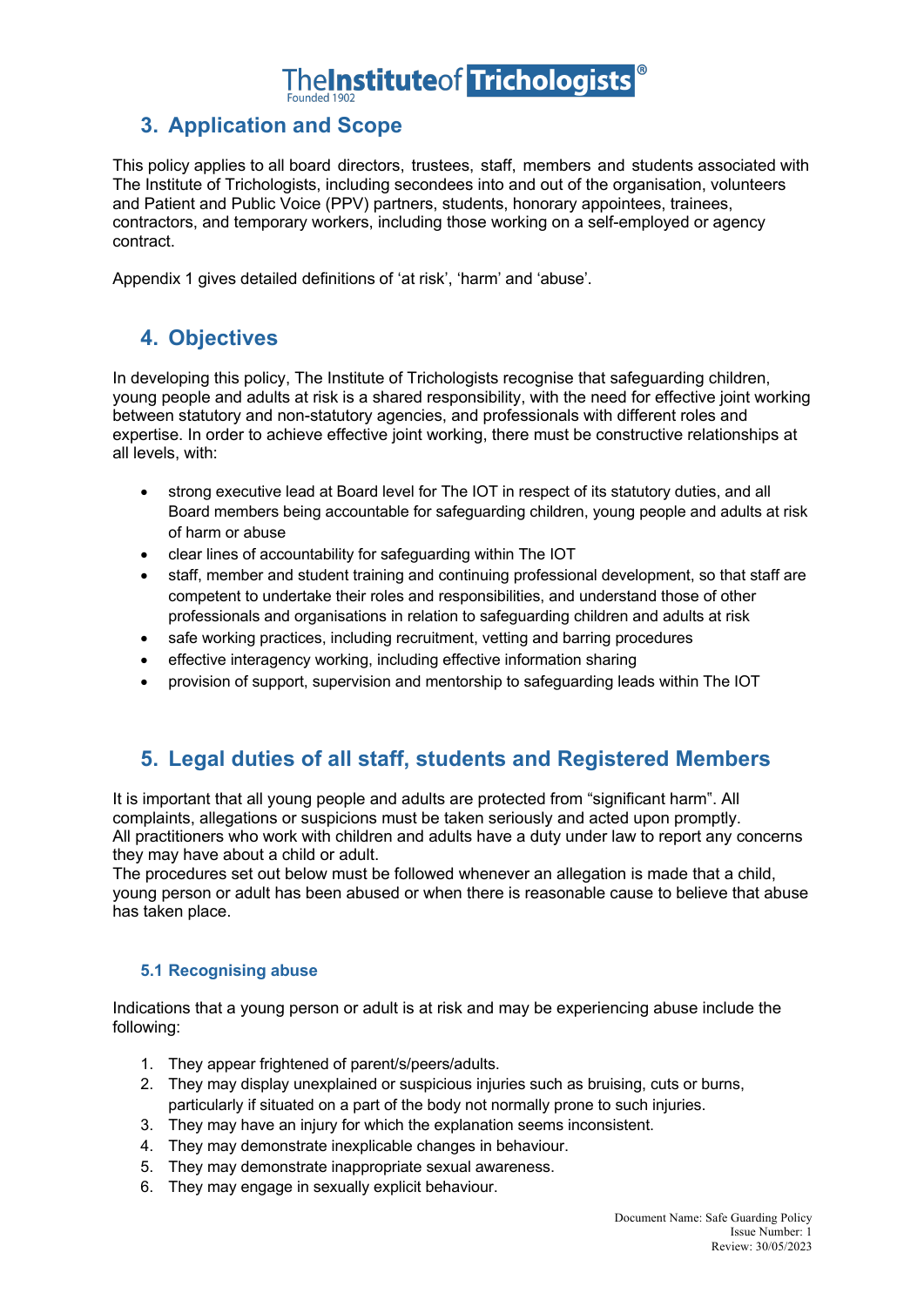- 7. They may display an unusual distrust of adults, particularly those with whom a close relationship would normally be expected.
- 8. They may experience difficulty in making friends.
- 9. They may be prevented from socialising with other adults/young people.
- 10. They may display variations in eating patterns including overeating or loss of appetite.
- 11. They may experience inexplicable weight loss.
- 12. They may appear increasingly dirty or unkempt.

Abuse is not acceptable no matter what the background, culture, faith or belief.

#### **5.2 Responding to abuse**

If anyone informs you that he/she has been a victim of abuse:

- Stay calm and try not to show shock or disbelief.
- Listen very carefully.
- Be sympathetic.
- Tell the person that they did the right thing in telling you and that you are treating the information seriously.
- Do not be judgmental (for example, "Why didn't you run away?")
- Refrain from starting to investigate
- Always listen to what you are being told, particularly to what is being said spontaneously. Do not assume.

Remember that any records you keep should be made confidential and sent to a Safeguarding Officer to be kept in a safe place. You should not keep multiple copies.

#### **5.3 Responding to an allegation**

Any suspicion, allegation or incident of "significant harm" must be reported to a Safeguarding Officer. Concerns can be reported via email, phone call or in person.

A Safeguarding Disclosure Form is normally completed as a follow up to the concern and as a record. This can be found in the Policies and Procedures on our website.

This procedure should be followed whenever there are reasonable grounds to suspect that a young person or adult "is or is likely to be suffering significant harm".

Promises of confidentiality should not be given as matters may develop meaning that promise may not be honoured.

Take the person seriously and listen without asking leading questions allowing a free recall and impromptu account in a non-judgmental way.

If the complainant is the person him/herself, questions should be kept to the minimum necessary to understand what is being alleged, and leading questions should be avoided. The use of leading questions can cause problems for the subsequent investigation and any court proceedings.

Report the details to a Safeguarding Officer on the Safeguarding Disclosure Form (Appendix D). A full record should be made as soon as possible of the nature of the allegation or suspicion, and any other relevant information including:

- Date and time
- Place where and circumstances in which the allegation took place
- Name of complainant
- Name of student subject to allegation or suspicion if different from complainant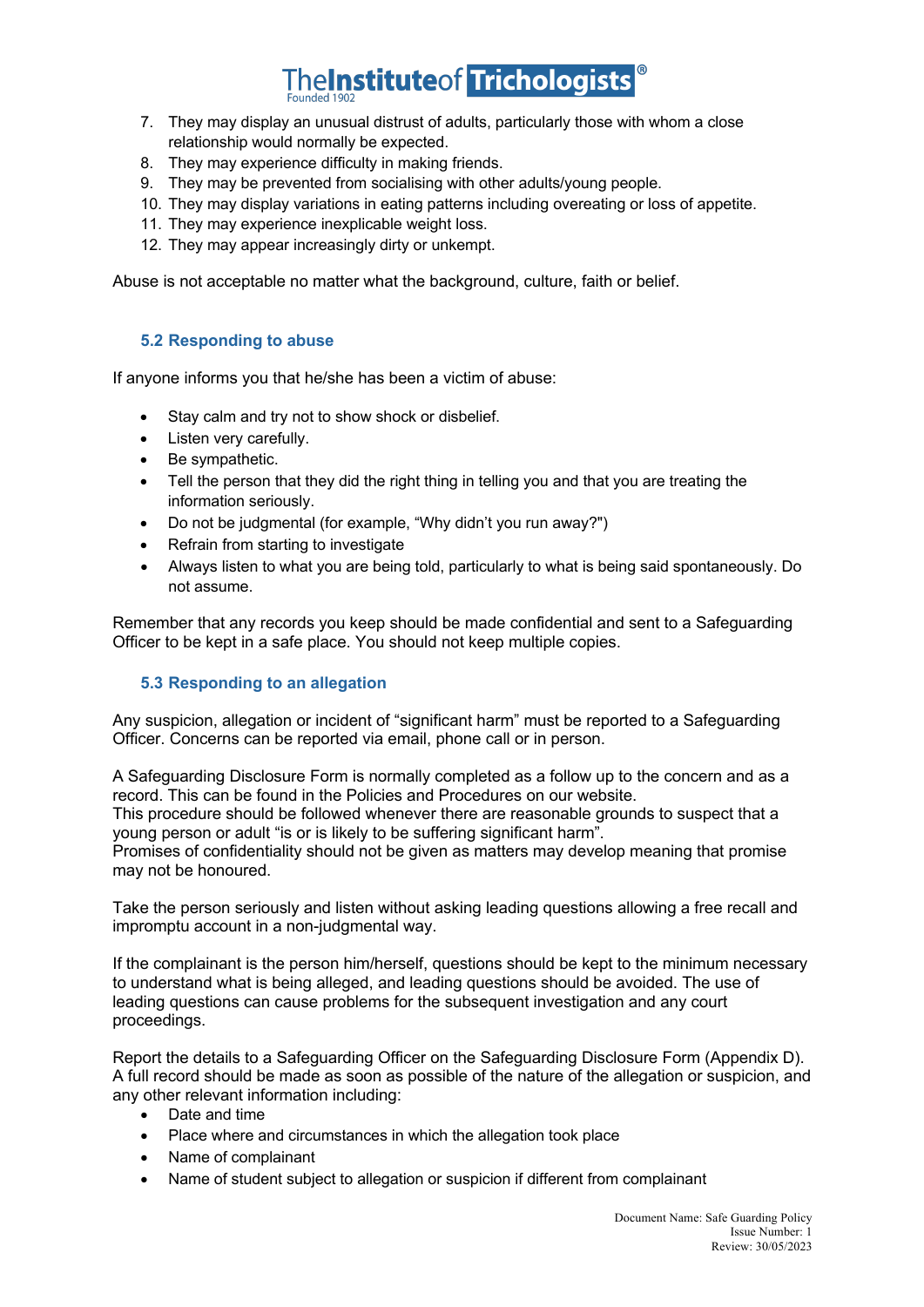- The nature of the abuse and a description of any injuries observed
- A written account of the allegation
- Family/household composition if known

### **6. Allegations Concerning Members of Staff**

Any suspicion, allegation or actual abuse of a student by a member of staff, the education team, or anyone acting on behalf of the IOT and THET must be reported to the Lead Safeguarding Officer as soon as possible. If within that working day it has not been possible to contact the Lead Safeguarding Officer, the matter must be reported to a safeguarding Officer, an alternative senior manager or the relevant Tutor on that day. Staff are required to report all cases of suspected violation of the Sexual Offences (Amendment) Act 2000.

If the Lead Safeguarding Officer is the subject of the allegation or complaint, the matter must be reported to the Education Manager. In the event of a complaint being made against the Education Manager, the Lead Safeguarding Officer will notify the Ethics Committee.

### **7. Confidentiality and Responsibility**

At all times confidentiality will be paramount in the child and adult protection procedure with only essential personnel being notified.

Parents or carers may need to be involved, but staff should leave the responsibility of informing parents/carers to the member of the Safeguarding Team.

#### **7.1 Confidentiality and note taking and record keeping**

The need to work in partnership with other agencies and individuals needs to be offset by the need to maintain the rights of privacy. Information should therefore be sought and shared only on a need to know basis, both within and external to The Institute of Trichologists.

#### **7.2 Bullying**

If you are at all concerned, speak to a Safeguarding Officer. Any case of serious bullying will be recorded.

### **8. The Safeguarding Team**

Lead Safeguarding Officer: Shirley McDonald (Chair of Ethics)

|                                   | <b>Safeguarding Officer</b>                        |
|-----------------------------------|----------------------------------------------------|
| The IOT                           |                                                    |
| <b>Chair of Ethics</b>            | Shirley McDonald MIT - ethics@trichologists.org.uk |
| <b>Admin &amp; Communications</b> | Lucy Johns - admin@trichologists.org.uk            |
| Manager                           |                                                    |
|                                   |                                                    |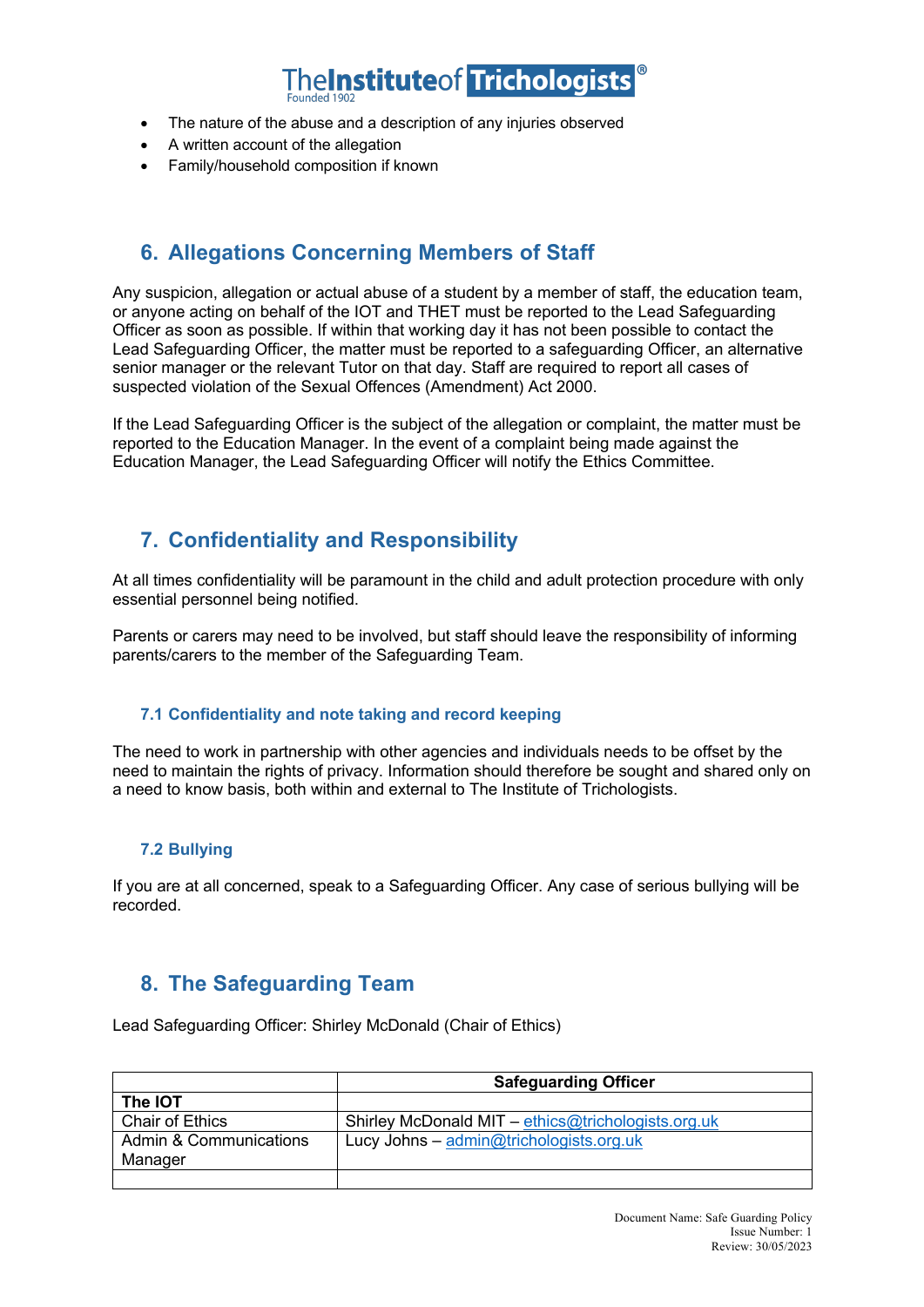# TheInstituteof Trichologists<sup>®</sup>

| <b>THET</b>              |                                                            |
|--------------------------|------------------------------------------------------------|
| <b>Education Manager</b> | Sara Alkazraji MIT - educationmanager@trichologists.org.uk |
| Admin & Communications   | Lucy Johns - admin@trichologists.org.uk                    |
| Manager                  |                                                            |

**If you have serious concerns as to the welfare of a young person or adult who you feel is at risk of abuse or violent extremism and which requires IMMEDIATE attention, please contact:**

**Shirley McDonald MIT (Lead Safeguarding Officer) – ethics@trichologists.org.uk Lucy Johns (Admin & Communications Manager) – admin@trichologosts.org.uk 020 4532 6465 Sara Alkazraji (Education Manager) – educationmanager@trichologists.org.uk**

**If you have serious concerns that an individual may at immediate risk of criminal assault or harm, you should contact the Police and then inform the Lead Safeguarding Officer**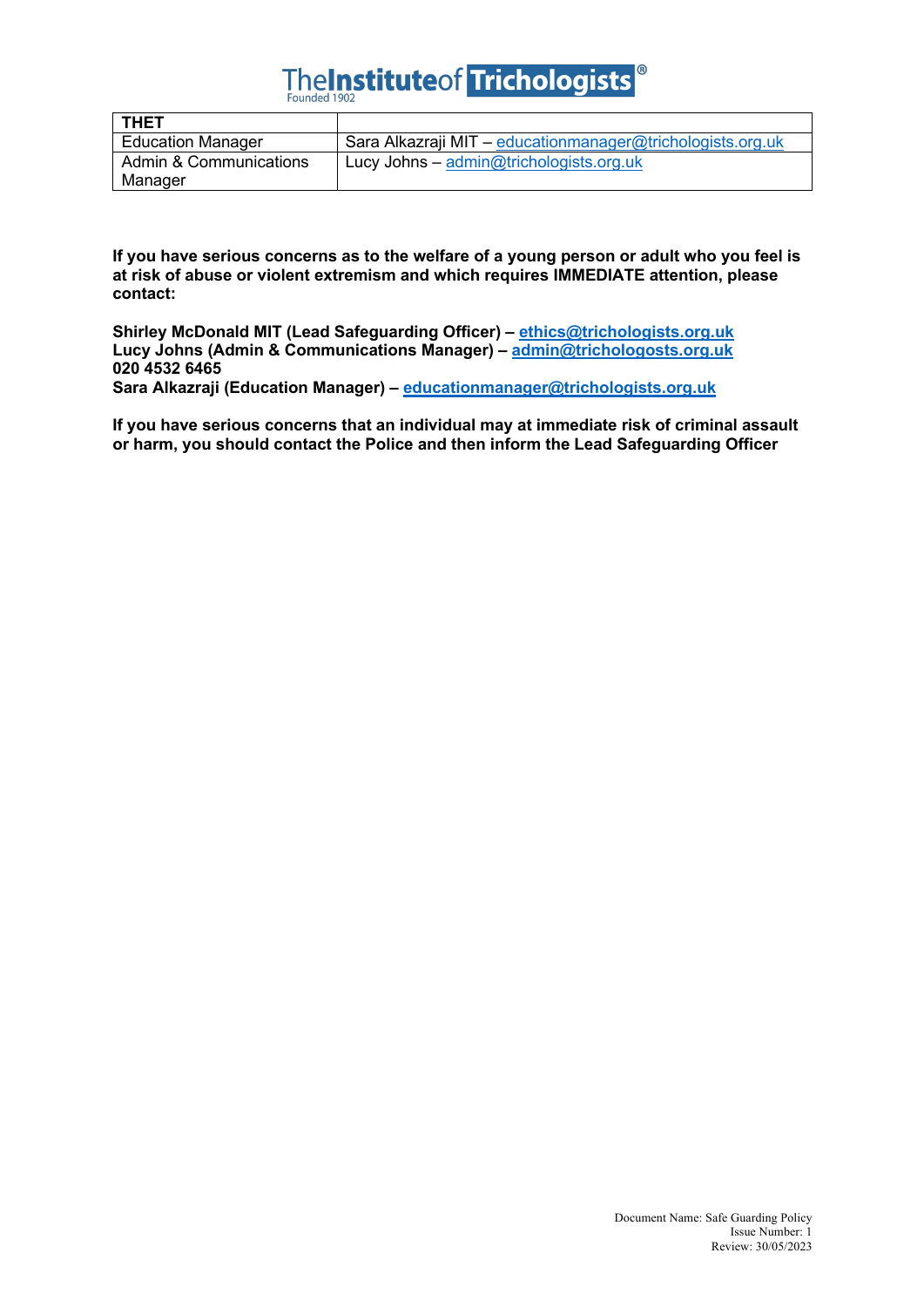

### **Appendix 1:**

#### **Definitions of 'at risk', 'harm' and 'relevant conduct'**

#### **Definition of people at risk**

Safeguarding means protecting a person's right to live in safety, free from abuse and neglect. All those associated with the Institute of Trichologists have a responsibility to safeguard people in their care, but extra care must be taken to protect those who are least able to protect themselves. Children and young people, and vulnerable adults, can be at particular risk of abuse or neglect.

A child is a person aged under 18 years; young people aged 16 or 17 who are living independently are still defined as 'children'.

A vulnerable adult is someone who may be in need of care because of a physical, learning or other disability, or because of their age or an illness. This definition also applies to an adult who is unable to take care of him or herself properly, or who is unable to protect him or herself from significant harm or exploitation.

Some groups of people are particularly vulnerable to harm and exploitation, and it is important that their needs are carefully considered:

- those with disabilities
- those living away from home
- asylum seekers
- children and young people in hospital
- children in contact with the youth justice system
- victims of domestic abuse
- those who may be singled out due to their religion or ethnicity
- those who may be exposed to violent extremism.

#### **Definitions of harm: Children**

#### **Physical harm**

Physical harm is defined as physical contact that results in discomfort, pain or injury. It may involve hitting, shaking, throwing, poisoning, burning or scalding, drowning, suffocating, or otherwise causing physical harm.

Supplying drugs to children, or the use of inappropriate or unauthorised methods of restraint, also fall under this definition.

Physical harm may also be caused when a parent or carer fabricates the symptoms of, or deliberately induces or causes, illness in a child. This situation is commonly described as 'factitious illness by proxy' or 'Munchausen syndrome by proxy'.

#### **Emotional and psychological harm**

Emotional harm is defined as action or inaction by others that causes mental anguish. It involves the persistent emotional maltreatment of a child, which causes severe and persistent adverse effects on the child's emotional development. It may involve conveying to a child that they are worthless or unloved, inadequate, or valued only insofar as they meet the needs of another person.

Such harm may feature age or developmentally inappropriate expectations being imposed on a child. These can include interactions that are beyond the child's development capability, as well as overprotection and limitation of exploration and learning, or preventing the child participating in normal social interaction.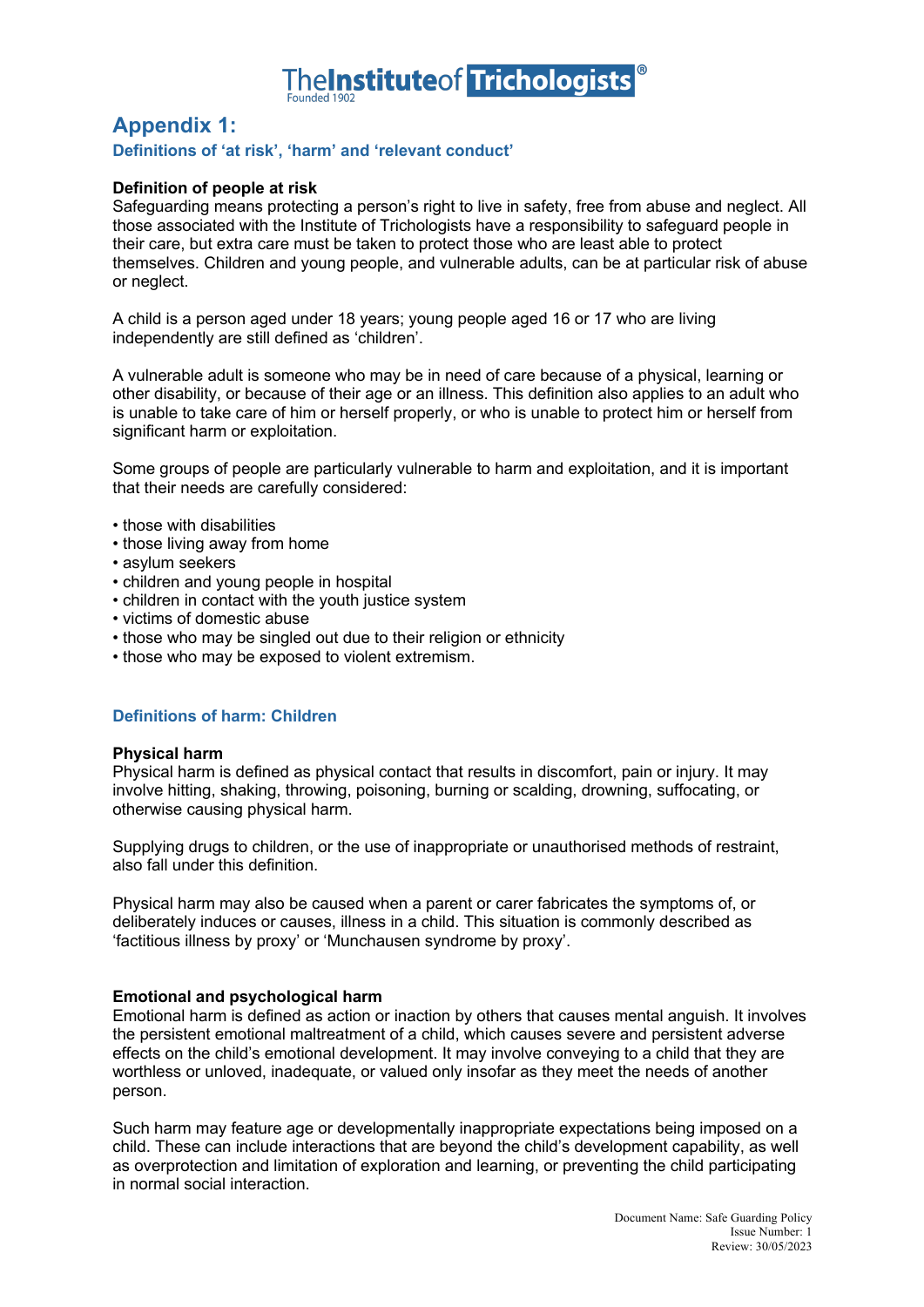Emotional harm may also involve witnessing aggressive, violent or harmful behaviour towards another individual (e.g. domestic violence). It may also involve serious bullying, frequently causing a child to feel frightened or in danger, exploitation or corruption.

Some level of emotional harm is involved in all types of maltreatment of a child (e.g. grooming, harassment, or inappropriate emotional involvement), though it may occur alone.

#### **Sexual harm and exploitation**

Sexual harm is defined as any form of sexual activity involving a child under the age of consent. It involves forcing or enticing a child or young person to take part in sexual activities, including prostitution, whether or not the child is aware of what is happening.

Such activities may involve physical contact, including penetrative (e.g. rape, buggery or oral sex) or non-penetrative acts. They may also include non-contact activities, such as involving children in the looking at, or production of, pornographic material, causing them to watch sexual activities, or encouraging them to behave in sexually inappropriate ways.

Downloading child pornography, taking indecent photographs of children, and sexualised texting, are all forms of sexual harm.

#### **Neglect and acts of omission**

Neglect is a persistent failure to meet a child's basic physical and/or psychological needs, which is likely to result in serious impairment of the child's health or development.

Neglect may occur during pregnancy as a result of maternal substance abuse.

Once a child is born, neglect may involve a parent or carer failing to:

- provide adequate food, clothing and shelter (including exclusion from home or abandonment)
- protect a child from physical and emotional harm or danger
- ensure adequate supervision and/or adequate care-givers
- ensure access to appropriate medical care or treatment.

It may also include neglect of, or unresponsiveness to, a child's basic emotional needs. Female Genital Mutilation (FGM)

Female genital mutilation (FGM) is a procedure where the female genitals are deliberately cut, injured or changed, without medical justification. It is also known as 'female circumcision' or 'cutting', and by other terms such as initiation, infibulation, sunna, gudniin, halalays, tahur, megrez and khitan.

FGM is usually carried out on young girls between infancy and the age of 15, most commonly before puberty starts. It is very painful and can seriously harm the health of women and girls. It can also cause long-term problems with sex, childbirth and mental health.

UK communities most at risk of FGM include Kenyan, Somalian, Sudanese, Sierra Leonean, Egyptian, Nigerian and Eritrean. Non-African countries that practise FGM include Yemen, Afghanistan, Kurdistan, Indonesia, Malaysia, Turkey, Thailand (South) and Pakistan.

FGM is a form of child abuse and is illegal in the UK. It is a mandatory duty for a regulated healthcare professional to report any concerns they have about a female under 18 years old, and to record when FGM is disclosed or identified as part of NHS healthcare. This is a personal duty: the individual professional who becomes aware of the case must make a report, and the responsibility cannot be transferred.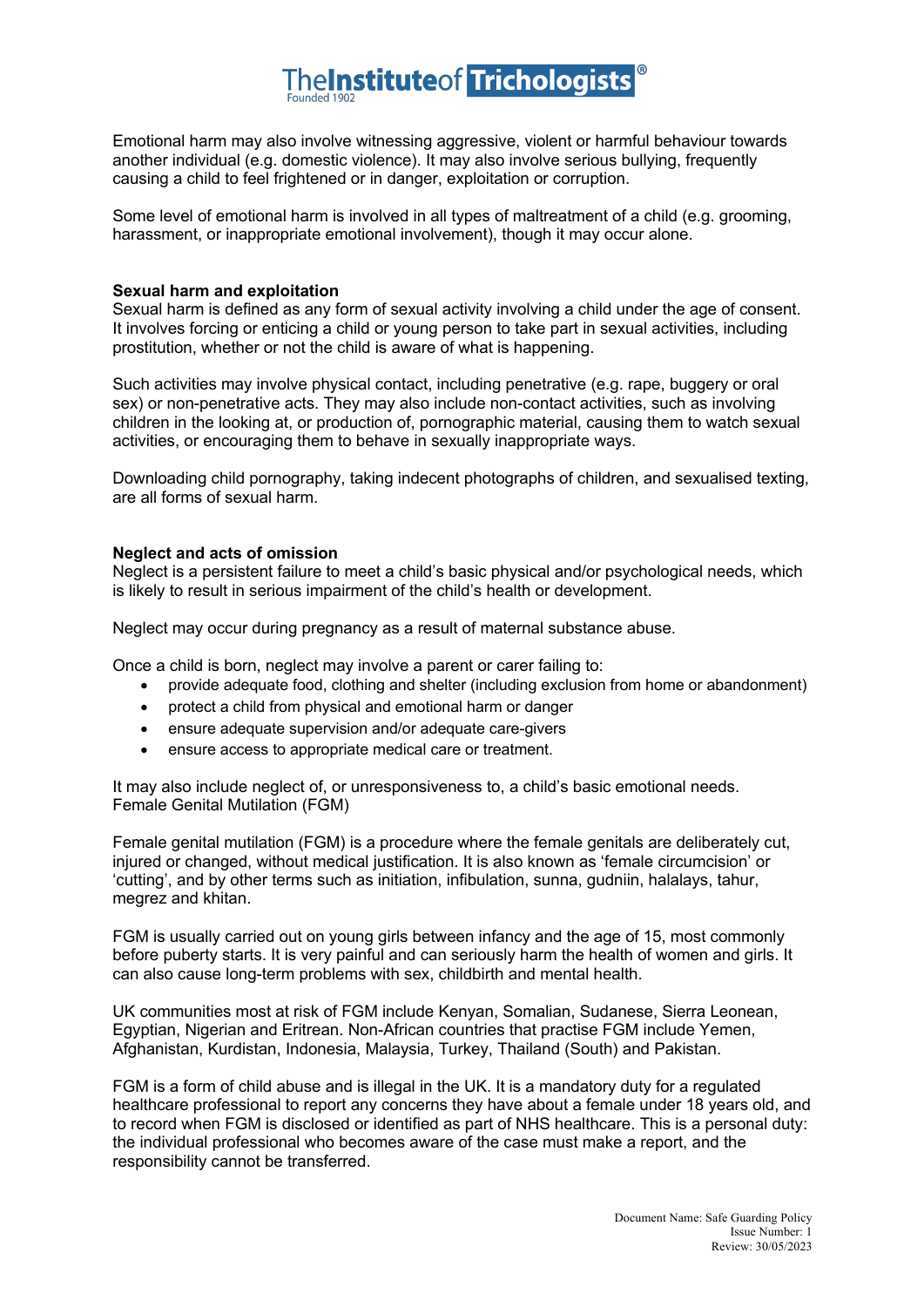The Home Office's Multi-agency Statutory Guidance on Female Genital Mutilation offers comprehensive information on FGM; Mandatory Reporting of Female Genital Mutilation: procedural information gives guidance on when and how to report a case of FGM.

#### **Relevant conduct: Children**

A child is a person under 18 years of age.

Any behaviour involving a child is classed as 'relevant conduct' if it:

- endangers a child, or is likely to endanger a child
- if repeated against, or in relation to, a child, would endanger the child or be likely to endanger the child
- involves sexual material relating to children (including the possession of such material)
- involves sexually explicit images depicting violence against human beings (including the possession of such material)
- includes any behaviour of a sexual nature involving a child.

A person's conduct endangers a child if it:

- harms a child
- causes a child to be harmed
- puts a child at risk of harm
- makes an attempt to harm a child
- incites another person to harm a child.

A person's conduct satisfies the 'harm test' if they are thought likely to:

- harm a child
- cause a child to be harmed
- put a child at risk of harm
- make an attempt to harm a child
- incite another person to harm a child.
- •

#### **Definitions of harm: Vulnerable adults**

Safeguarding means protecting the adult's right to live in safety and free from abuse and neglect and promoting the adult's wellbeing.

Safeguarding duties apply to an adult at risk as defined in Section 42 of The Care Act 2014 which is:

- 8.1 has needs for care and support (whether or not the authority is meeting any of those needs)
- 8.2 is experiencing, or at risk of abuse and neglect
- 8.3 as a result of their needs for care and support unable to protect themselves from the abuse or neglect or risk of it

#### **Physical harm**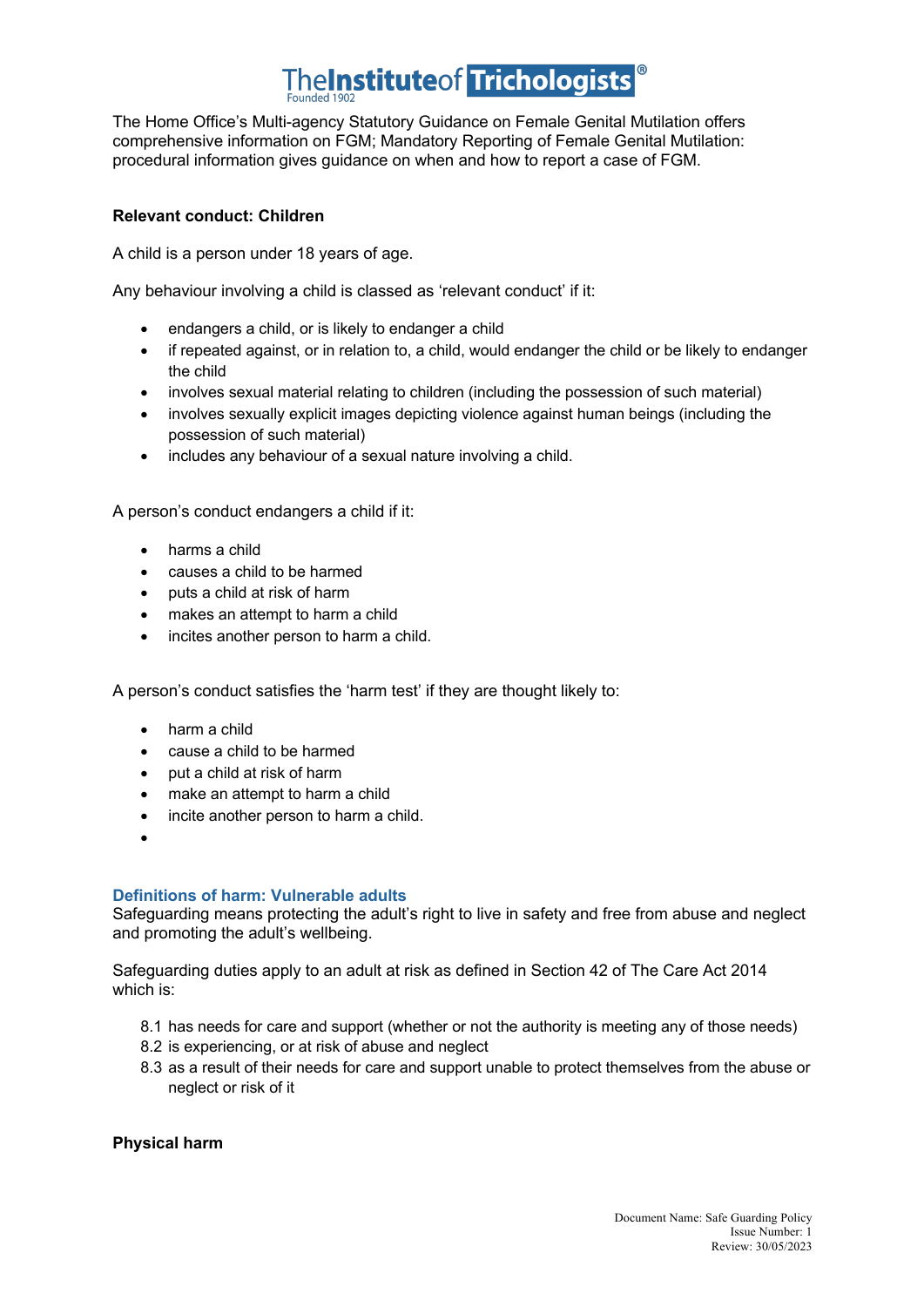Physical harm is any physical contact that results in discomfort, pain or injury. Examples of physical harm include:

- assault, rough handling, hitting, slapping, punching, pushing, pinching, shaking, bruising or scalding
- exposure to excessive heat or cold
- a failure to treat sores or wounds
- inappropriate use of medication (e.g. under- or overuse of medication, or the use of unprescribed medication)
- the use of inappropriate sanctions
- the unlawful or inappropriate use of restraint or physical interventions
- the deprivation of liberty.

#### **Sexual harm and exploitation**

Examples of sexual harm and exploitation can include the direct or indirect involvement of the vulnerable adult in sexual activity or relationships that:

- they do not want or have not consented to
- they cannot understand, and cannot consent to, since they lack the mental capacity
- they have been coerced into because the other person is in a position of trust, power or authority, e.g. a care worker.

Sexual harm can involve bruising or injury to the anal, genital or abdominal area, and the transmission of STD. It also includes inappropriate touching.

Being forced to watch sexual activity is also a form of sexual exploitation.

#### **Psychological and emotional harm**

This is behaviour that causes mental distress or has a harmful effect on an individual's emotional health and development. It can include:

- mocking, coercing, bullying, verbal attacks, intimidation or harassment
- demeaning, disrespectful, humiliating, racist, sexist or sarcastic comments, shouting, swearing or name-calling
- excessive or unwanted familiarity
- the denial of basic human and civil rights such as self-expression, privacy and dignity
- negating the right of the vulnerable adult to make choices
- undermining the individual's self-esteem
- isolation and over-dependence that has a harmful effect on the person's emotional health, development or well-being
- the use of inflexible regimes and lack of choice.

#### **Neglect**

Neglect occurs when a person's well-being is impaired because his or her care or social needs are not met.

Examples of neglect include:

• the failure to allow access to appropriate health, social care and educational services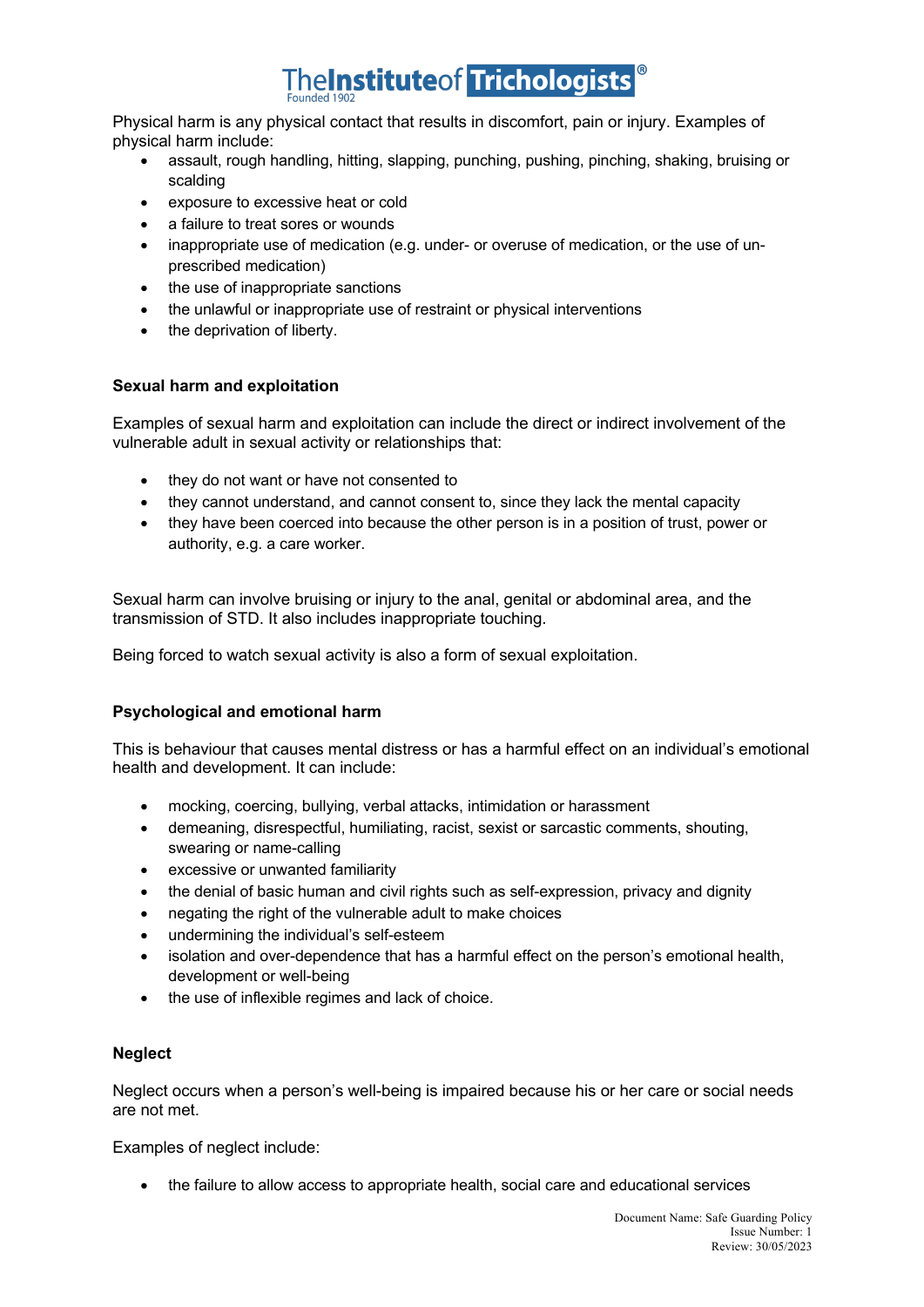- the failure to provide adequate nutrition, hydration or heating, or access to appropriate medication
- ignoring medical or physical needs, e.g. untreated weight loss, or a lack of care that results in pressure sores or uncharacteristic problems with continence
- poor hygiene, e.g. lack of general cleanliness or soiled clothes not being changed
- the failure to address the vulnerable individual's requests.

Neglect can be intentional or unintentional. Intentional neglect can include:

- wilfully failing to provide care
- wilfully preventing the vulnerable adult from getting the care they need
- being reckless about the consequences of the person not getting the care they need.

Unintentional neglect can include:

- a carer failing to meet the needs of the vulnerable adult because they do not understand their needs
- a carer lacking knowledge about the services that are available
- a carer's own needs preventing them from being able to give the care the person needs
- an individual being unaware of, or lacking an understanding of, the possible effect on the vulnerable adult of a lack of action.

#### **Discrimination**

Discrimination exists when values, beliefs or culture result in a misuse of power, or the denial of rightful opportunities, so causing harm.

Any psychological abuse that is racist, sexist, or linked to a person's sexuality, disability, religion, ethnic origin, gender, culture, or age, is discriminatory.

#### **Institutional harm**

Examples of institutional harm can include:

- an observed lack of dignity and respect in the care setting
- the enforcement of rigid routines
- processes and tasks being organised to meet the needs of staff rather than those in their care
- disrespectful language and attitudes.

#### **Financial harm**

Financial harm is the use of a person's property, assets, income, funds or other resources without their informed consent or authorisation. It includes:

- theft
- **fraud**
- **exploitation**